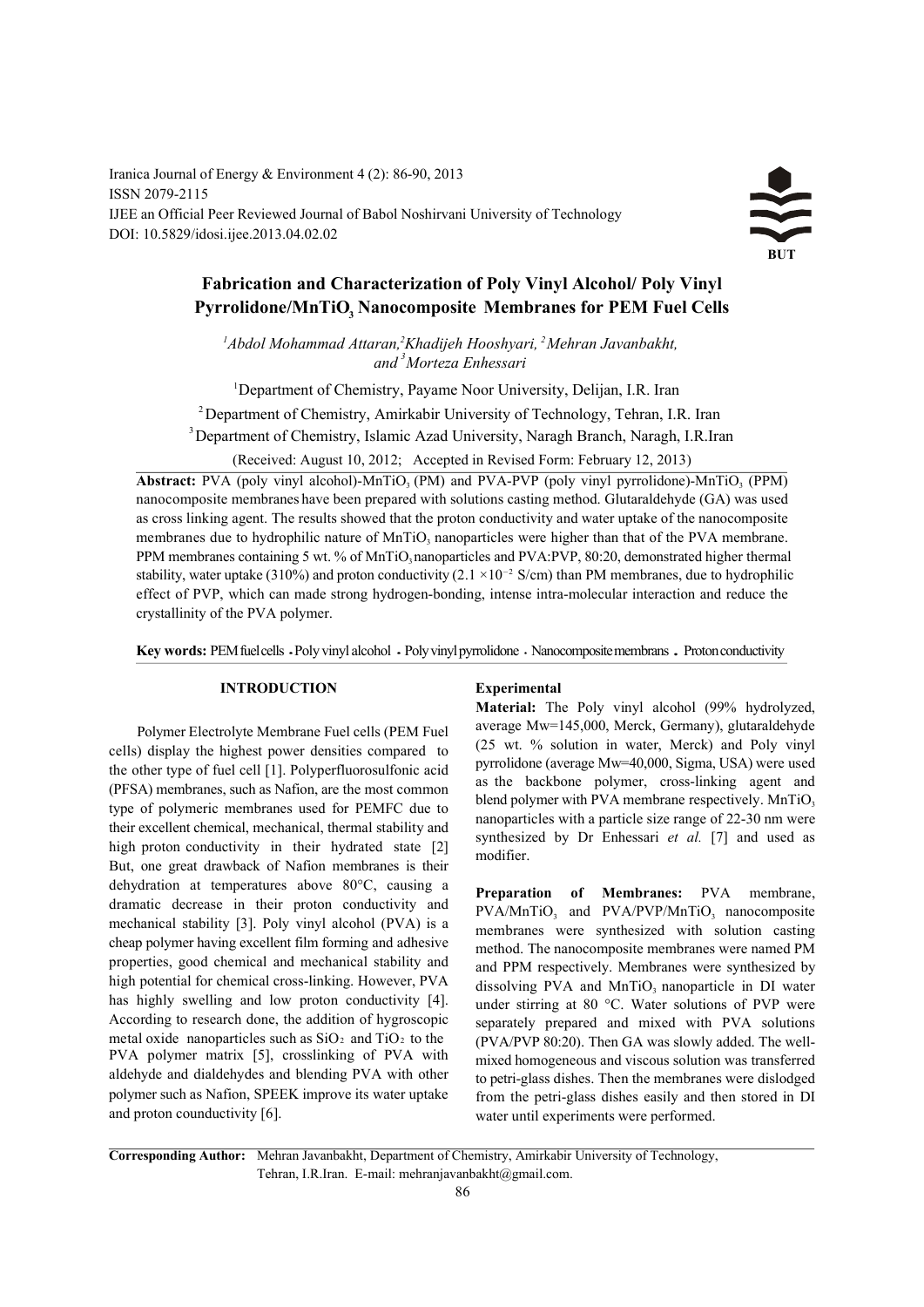

Fig 1: Schematic diagram of cell for measurement of membrane proton conductivity.

**Water Uptake Measurement:** Water uptake measurements for all membranes were conducted by immersing the membrane samples into deionized water at room temperature for 24 h to guarantee equilibrium. Subsequently, the samples were taken out and removed the residual water on surfaces and weighed immediately. The samples were then dried in vacuum at 80 °C for 24 h and weighed again. The water uptake (SW) was calculated by the following equation:

$$
SW = \frac{W_{wet} - W_{dry}}{W_{dry}} \times 100
$$

Where,  $W_{\text{wet}}$  and  $W_{\text{dry}}$  are weights of wet and dry membrane, respectively.

**Proton Conductivity Measurement:** The proton conductivity of membrane was obtained by three-electrode method using AC impedance spectroscopy with PGSTAT303N potentiostat/Galvanostat (Ecochemie). Fully hydrated samples of size  $1 \times 1$  cm were sandwiched between two platinum plates electrodes of the same size. Fig. 1 shows a measurement cell for measuring proton conductivity of membranes. The spectra were recorded with signal amplitude of 20 mV in the frequency range of 100Hz– 1MHz with 100 points. The resistance of the membranes were determined from the high-frequency intercept of the impedance. The conductivity of the membranes were calculated using the equation ( $\sigma = L/RA$ ), Where,  $\sigma$ , L, R and S, respectively, refer to proton

conductivity (S  $cm^{-1}$ ), thickness (cm), resistance from the impedance data  $(Q)$  and cross-sectional area (cm<sup>2</sup>), of the membranes.

**ATR-FTIR and SEM Measurements:** The ATR-FTIR spectra (600-4000 cm<sup>-1</sup>, resolution 4 cm<sup>-1</sup>) were recorded with a Bruker Equinox 55 using an attenuated total reflectance (ATR, single reflection) accessory purged with ultra dry compressed air. SEM study of the samples were performed on a Jeol JSM-5600 SEM. This instrument was equipped with an EDX (x-ray microanalysis) system with a sufficient sensitivity to detect elements with low atomic numbers. To obtain cross sectional images of the samples they were freeze-fractured in liquid  $N_2$  and coated with a thin layer of gold  $(-10 \text{ nm})$ , using an automated sputter coater to improve the resolution and quality of the SEM images.

**Thermal Stability Measurement:** To investigate the thermal stability of the samples, thermogravimetric analysis (TGA) of the membranes were carried out using a 2050 TGA (TA Instruments) system in nitrogen atmosphere. The programmed heating rate was  $20^{\circ}$ C/min. The differential scanning calorimetry (DSC) measurements were performed on the dried samples, in the range of temperature between 25 and 600°C using a Mettler DSC 823. The scanning rate was  $10^{\circ}$ C/min in nitrogen flow.

### **RESULTS AND DISCUSSION**

**Water Uptake and Proton Conductivity Measurements:** PM and PPM nanocomposite membranes with 5 wt. % of MnTiO<sub>3</sub> nanoparticle showed higher water uptake, 270% and 310%, respectivitily and proton conductivity,  $5.4 \times 10^{-3}$  and  $2.1 \times 10^{-2}$  S cm<sup>-1</sup>, respectively, compared with PVA, 230% and  $9\times10^{-4}$  S cm<sup>-1</sup>, based membrane. The improved water uptake was attributed to the hydrophilic nature of the  $MnTiO<sub>3</sub>$  nanoparticles and the increased surface areas of these nanoparticles compared with  $TiO<sub>2</sub>$  nanoparticles, which can increase the proton conductivity.

The results obtained from the Nyquist plots (Fig. 2a) displayed that PPM nanocomposite membranes containing 5 wt. % of nanoparticles and (PVA:PVP 80:20) displayed a lower resistance (higher proton conductivity) than that of PVA and PM membranes. The addition of PVP, which can reduce the crystallinity of the PVA polymer, result in an increase the amorphous phases of PVA polymer matrix and enhanced membranes swelling [8]. Bod plot (Fig. 2b) confirms the result obtained from Nyguist plot.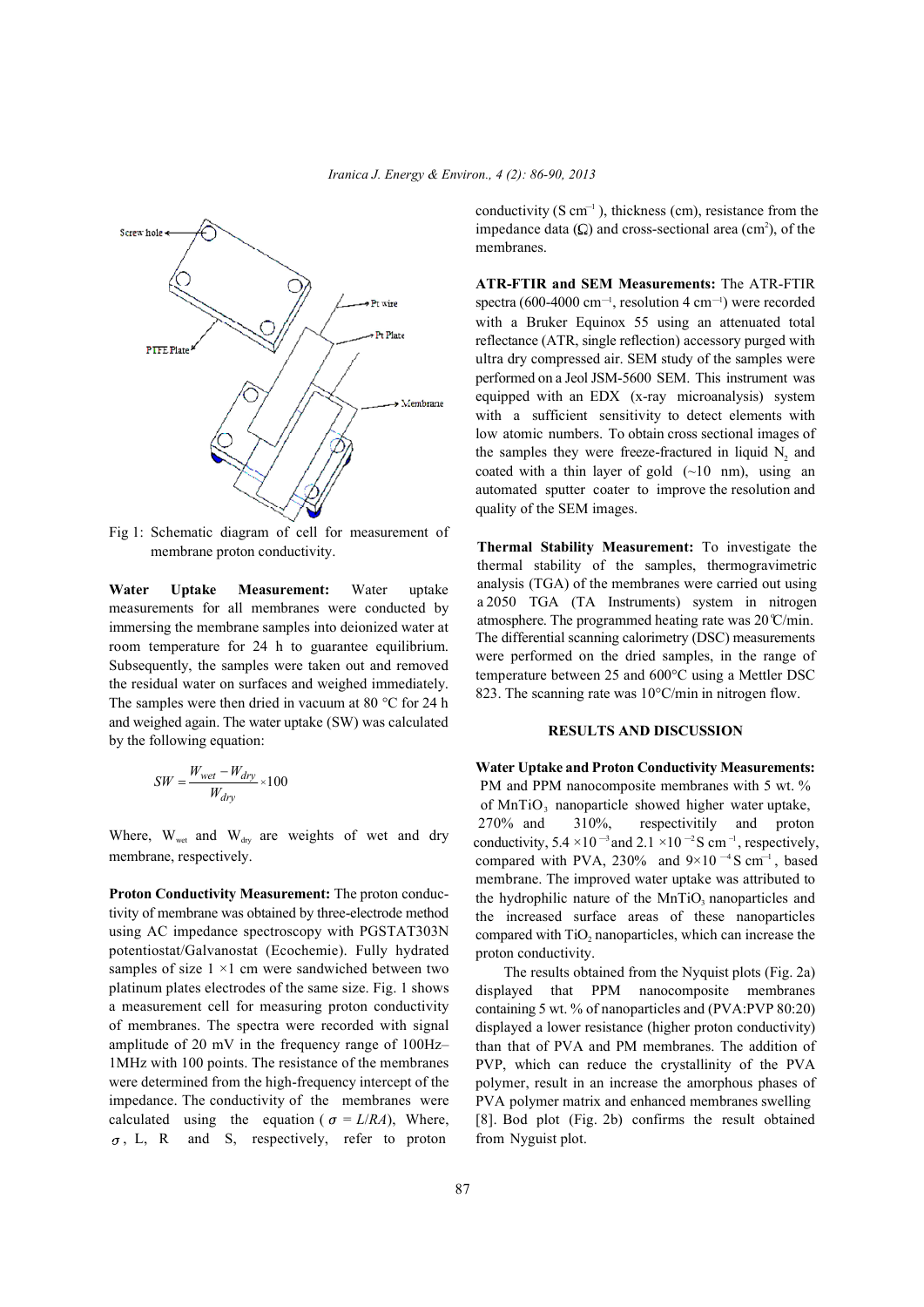



Fig 2: Nyquist (a) and Bod modulus (b) plots of PVA and nanocomposite membranes.



Fig 3: FT-IR ATR spectra of PVA and nanocomposite membranes.



Fig 4: SEM images of the (a) PM and (b) PPM (PVA: PVP 80:20) nanocomposite membranes with 5 wt. % of MnTiO<sub>3</sub> nanoparticles.

**FT-IR ATR Spectra:** Fig. 3 shows the typical FT-IR ATR the ether bonds (C-O-C) [1]. The peaks at 1650-1655 spectra measured for PVA, PM and PPM membranes. The  $\text{cm}^{-1}$  suggests the presence of such free C=O groups [10]. broad bands at around  $3258 \text{ cm}^{-1}$  and  $3274 \text{ cm}^{-1}$  are 1 Increase in the intensity of the C=O peak in PPM observed due to -OH groups in the PVA chain [9]. membranes (PVA: PVP 80:20, 5wt.%) compared PM (5wt.%) The low intensity of the -OH peak, due to better membranes, confirmed a present of C=O groups of PVP in cross-linking of PVA with GA, was also clearly observed addition of C=O groups of GA. [10]. C–N group of PVP due to the overlapping by –C=O

formation of ether bonds (C-O-C) PVA due to has a dense membranes. The band at 2907 cm<sup>-1</sup> was attributed to the structure. The bands at  $1250-1270$  cm<sup>-1</sup> were attributed to C-H groups [11]. allows the reaction with -CHO groups in GA and

The presence of  $-$  OH groups in the PVA chain group, could not visibility. The peaks at 1419-1421 cm<sup>-1</sup> were assigned to the C-O groups of PVA based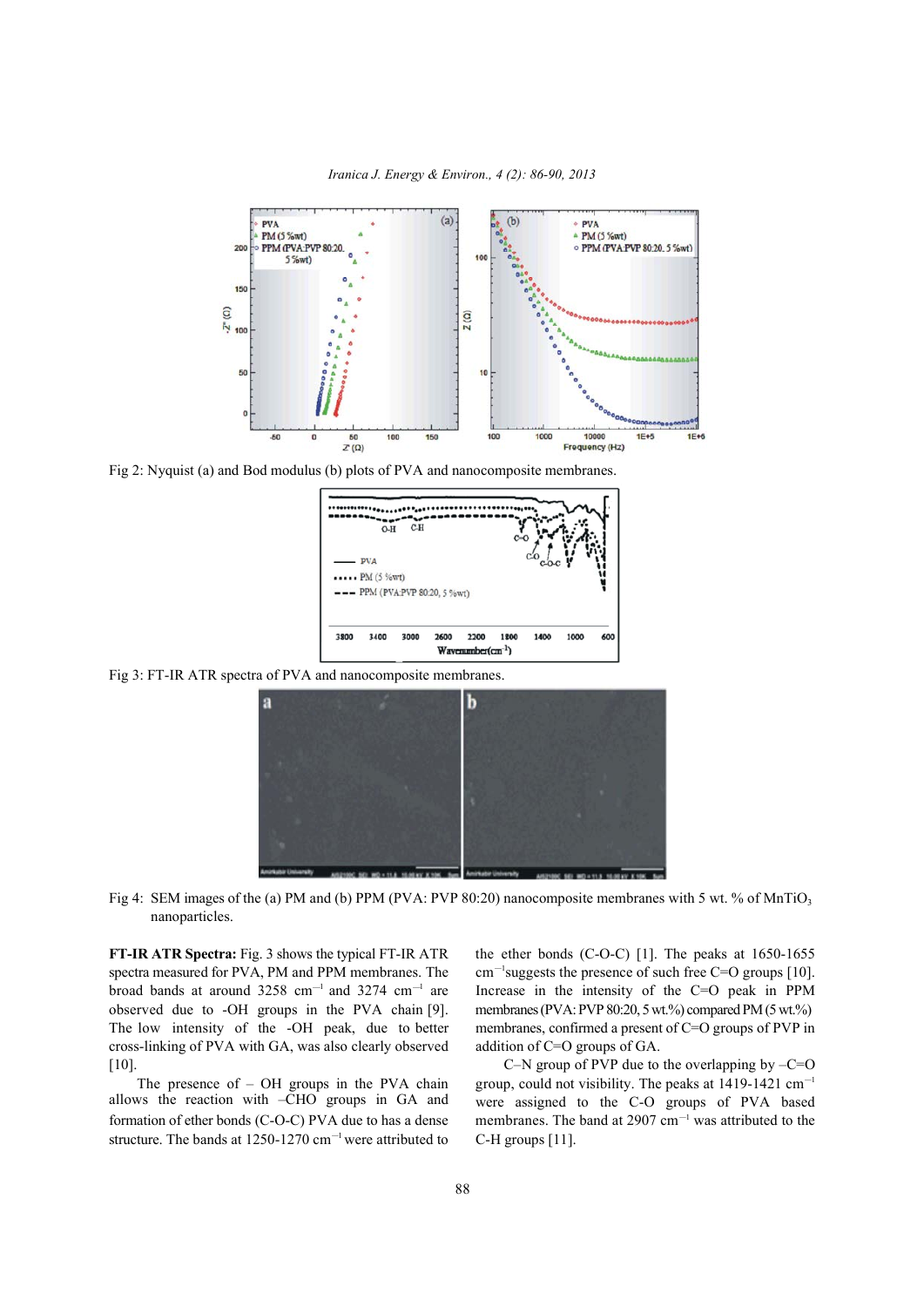*Iranica J. Energy & Environ., 4 (2): 86-90, 2013*



Fig 5: EDX distribution of Mn and Ti nanoparticles in the PPM (PVA: PVP 80:20, 5 wt. %) nanocomposite membrane.





Fig 7: DSC plots of PM and PPM nanocomposite **CONCLUSION** membranes.

nanoparticles, can be clearly seen. Dispersion of the Mn and Ti nanoparticles in the cross-section of PPM nanoparticles and PVA: PVP 80: 20, was investigated by the EDX mapping images and displayed in Fig.5. EDX distribution demonstrated homogenous distribution of Mn and Ti nanoparticles in the PPM membranes.

Fig 6: TGA plots of PM and PPM nanocomposite PVP with PVA and intense intra-molecular interaction, membranes. displayed a higher Tm and thermal stability than PM DSC analysis and respectively displayed in Figs. 6 and 7. Nanocomposites demonstrated a higher thermal stability than PVA based membrane. Incorporation of  $MnTiO<sub>3</sub>$  nanoparticles in the PVA polymer matrix would fill theses free volumes and would cause need to more energy for starting segmental motion. PPM nanocomposite membranes due to hydrogen-bonding of membranes. Fig. 7 shows that, Tm of PM and PPM nanocomposite membranes was transferred to above 500°C and it's very higher than of Tm of PVA (230°C).

> **Thermal Analysis:** The thermal stability of the PM and PPM (PVA: PVP, 80:20) nanocomposite membranes with 5 wt.% of MnTiO  $_3$  nanoparticles were evaluated with TGA and thus the result obtained from TGA and DSC analysis shows the improved potentials of the PPM (PVA: PVP, 80:20) nanocomposite membranes for higher temperature operation of fuel cells applications.

**SEM-EDX Images:** From the SEM imagesshown in Fig. 4, synthesized by solutions casting method and the MnTiO<sub>3</sub> nanoparticles in the PM (Fig. 4a) and PPM characterized for PEM fuel cells with high proton (Fig. 4b) nanocomposite (PVA: PVP 80:20) with 5 wt. % of conductivity. The nanocomposite membranes with 5 wt. nanoparticles and PVP, displayed higher water uptake and nanocomposite membrane, with 5 wt. % of MnTiO<sub>3</sub> proton conductivity than PVA based membranes. High  $PVA-PVP-MnTiO<sub>3</sub>$  nanocomposite membranes were  $%$  of nanoparticles, due to hydrophilic nature of MnTiO.